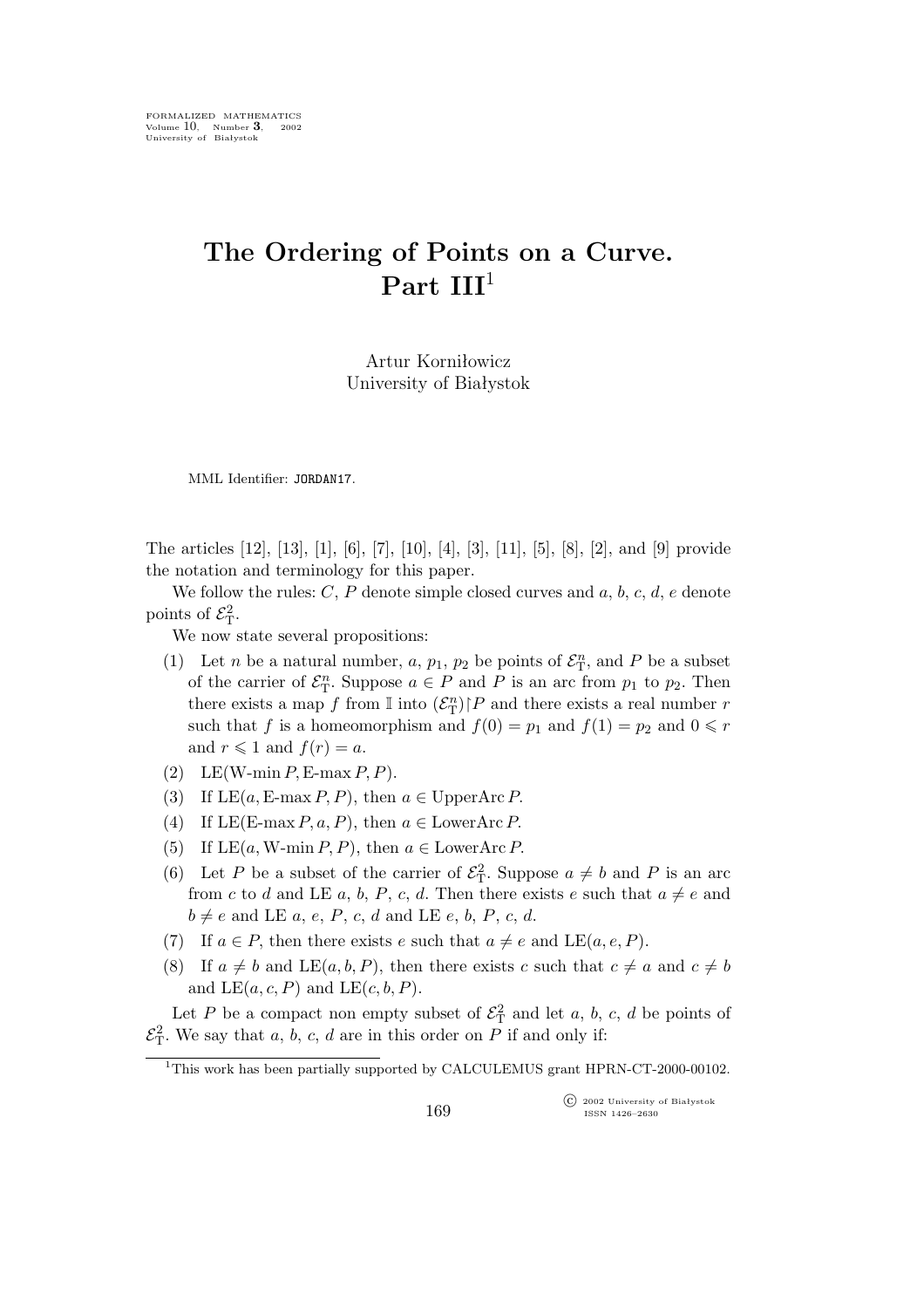(Def. 1) LE $(a, b, P)$  and LE $(b, c, P)$  and LE $(c, d, P)$  or LE $(b, c, P)$  and LE $(c, d, P)$ and  $LE(d, a, P)$  or  $LE(c, d, P)$  and  $LE(d, a, P)$  and  $LE(a, b, P)$  or  $LE(d, a, P)$  and  $LE(a, b, P)$  and  $LE(b, c, P)$ .

The following propositions are true:

- (9) If  $a \in P$ , then a, a, a, a are in this order on P.
- (10) If a, b, c, d are in this order on P, then b, c, d, a are in this order on P.
- (11) If a, b, c, d are in this order on P, then c, d, a, b are in this order on P.
- (12) If a, b, c, d are in this order on P, then d, a, b, c are in this order on P.
- (13) Suppose  $a \neq b$  and a, b, c, d are in this order on P. Then there exists e such that  $e \neq a$  and  $e \neq b$  and  $a, e, b, c$  are in this order on P.
- (14) Suppose  $a \neq b$  and  $a, b, c, d$  are in this order on P. Then there exists e such that  $e \neq a$  and  $e \neq b$  and  $a, e, b, d$  are in this order on P.
- (15) Suppose  $b \neq c$  and a, b, c, d are in this order on P. Then there exists e such that  $e \neq b$  and  $e \neq c$  and a, b, e, c are in this order on P.
- (16) Suppose  $b \neq c$  and a, b, c, d are in this order on P. Then there exists e such that  $e \neq b$  and  $e \neq c$  and b, e, c, d are in this order on P.
- (17) Suppose  $c \neq d$  and a, b, c, d are in this order on P. Then there exists e such that  $e \neq c$  and  $e \neq d$  and a, c, e, d are in this order on P.
- (18) Suppose  $c \neq d$  and a, b, c, d are in this order on P. Then there exists e such that  $e \neq c$  and  $e \neq d$  and b, c, e, d are in this order on P.
- (19) Suppose  $d \neq a$  and a, b, c, d are in this order on P. Then there exists e such that  $e \neq d$  and  $e \neq a$  and  $a, b, d, e$  are in this order on P.
- (20) Suppose  $d \neq a$  and  $a, b, c, d$  are in this order on P. Then there exists e such that  $e \neq d$  and  $e \neq a$  and  $a, c, d, e$  are in this order on P.
- (21) Suppose  $a \neq c$  and  $a \neq d$  and  $b \neq d$  and  $a, b, c, d$  are in this order on P and b, a, c, d are in this order on P. Then  $a = b$ .
- (22) Suppose  $a \neq b$  and  $b \neq c$  and  $c \neq d$  and  $a, b, c, d$  are in this order on P and c, b, a, d are in this order on P. Then  $a = c$ .
- (23) Suppose  $a \neq b$  and  $a \neq c$  and  $b \neq d$  and a, b, c, d are in this order on P and d, b, c, a are in this order on P. Then  $a = d$ .
- (24) Suppose  $a \neq c$  and  $a \neq d$  and  $b \neq d$  and a, b, c, d are in this order on P and a, c, b, d are in this order on P. Then  $b = c$ .
- (25) Suppose  $a \neq b$  and  $b \neq c$  and  $c \neq d$  and  $a, b, c, d$  are in this order on P and a, d, c, b are in this order on P. Then  $b = d$ .
- (26) Suppose  $a \neq b$  and  $a \neq c$  and  $b \neq d$  and a, b, c, d are in this order on P and a, b, d, c are in this order on P. Then  $c = d$ .
- (27) Suppose  $a \in C$  and  $b \in C$  and  $c \in C$  and  $d \in C$ . Then
	- (i)  $a, b, c, d$  are in this order on C, or
	- (ii)  $a, b, d, c$  are in this order on C, or